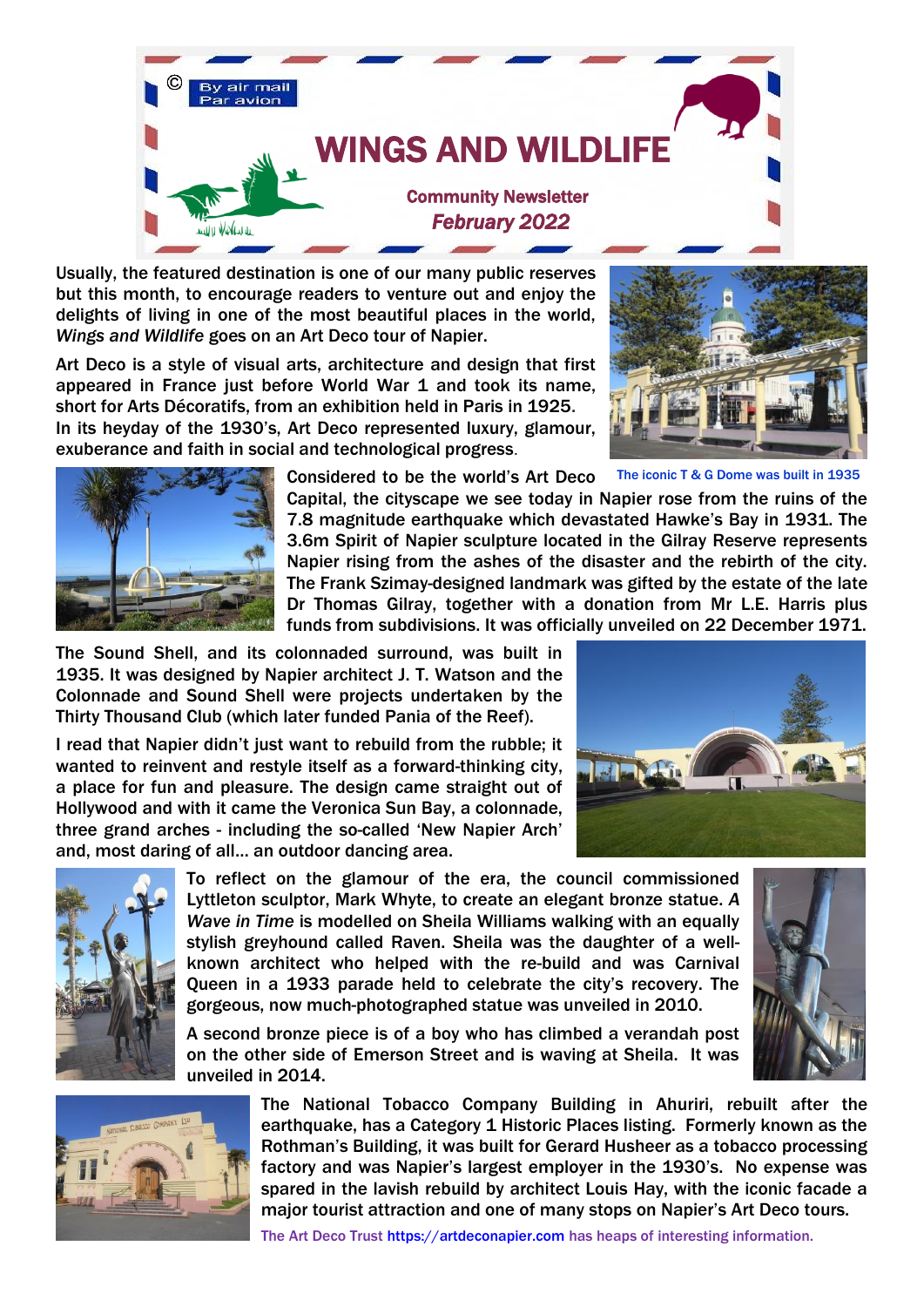MAN ON A MISSION: The International Anti-Poaching Foundation (IAPF) was formed in 2009 by Australian Iraq war veteran, Damien Mander, after he experienced an epiphany while travelling in Africa, witnessing the plight of endangered animals, such as elephants and rhinos, which were being killed in vast numbers by poachers for their ivory.

> Tragically – and it's a sad indictment on the human race, the illegal trafficking in wildlife ranks as one of the largest criminal industries in the world, along with guns, drugs and human trafficking.

Damien liquidated his assets in Australia, moved to Africa and, since then, has dedicated his life to conservation and protecting wildlife.

> The organisation has now scaled up to employ some two hundred people and protects wildlife in five countries, covering around four million hectares of African wilderness. This includes eight reserves and 526,000 hectares in Zimbabwe, with the aim to increase this to twenty in another five years.

In 2017, the IAPF founded 'Akashinga' (the brave ones), a remarkable, all-female group of armed, anti-poaching wildlife rangers, which has had phenomenal success in Zimbabwe, educating locals on conservation, arresting hundreds of poachers and helping to reduce elephant poaching by 80%.

The IAPF has picked up numerous awards and Damien and the IAPF were featured in documentaries, *The Game Changers* and National Geographic's *Akashinga* (which can be viewed on YouTube). Crikey! What an eye-opener to see the incredible strength and resilience of these 'not-to-be-messed-with' women.

> The IAPF kindly sent me some action photos taken by Brent Stirton, two of which I think show the toughness of the Akashinga women as they are put through a very rigorous, military-style training programme. Founder and ex-soldier, Damien Mander, is overseeing the training in the photo on the right.

The Executive Producer of the short documentary *Akashinga* is none other than James Cameron and the IAPF's patron is Dame Jane Goodall. For more information about this amazing organisation and its inspirational founder, head to [https://www.iapf.org](https://www.iapf.org/) and be inspired yourself, listening to Damien's 2013 TED Talk in Sydney. This is an organisation achieving extraordinary results and changing lives.

## COMMUNITY CHAMPIONS

Last August, the Pirimai Residents Association (PRA) teamed up with the HBRC, NCC, Biodiversity Hawke's Bay (BHB), NZ Landcare Trust, Plant Hawke's Bay, Ravensdown Fertiliser Ltd., All Saints Church and around a hundred volunteers to establish some 1,800 plants along the multi-functional Cross Country Drain which runs through the suburb.

HBRC councillor, Hinewai Ormsby, and her husband Cam donated 1,000 plants to help beautify the area and enhance biodiversity.

Now, that community effort has been recognised with PRA chairman, Richard Catley, being presented with an award by the HBRC.

BHB's Community Facilitator, Dr Belinda Sleight said that the award was great news. "It really speaks to the power of partnerships between local councils and community groups to achieve an outcome that works for all parties." Richard summed it up as being, "A really great honour to receive the award on behalf of the PRA. It confirms that we're on the right track and is encouragement to keep going." Read the full story at:- <https://baybuzz.co.nz/pride-in-pirimai/>

SAVE OUR STREAMS S.O.S. The update about the planned community meeting to initiate improvements in the sadly neglected HN streams is that, due to the holidays and now the arrival of Omicron, it is being deferred for the time being. I'll let you know the details as soon as they come to hand.











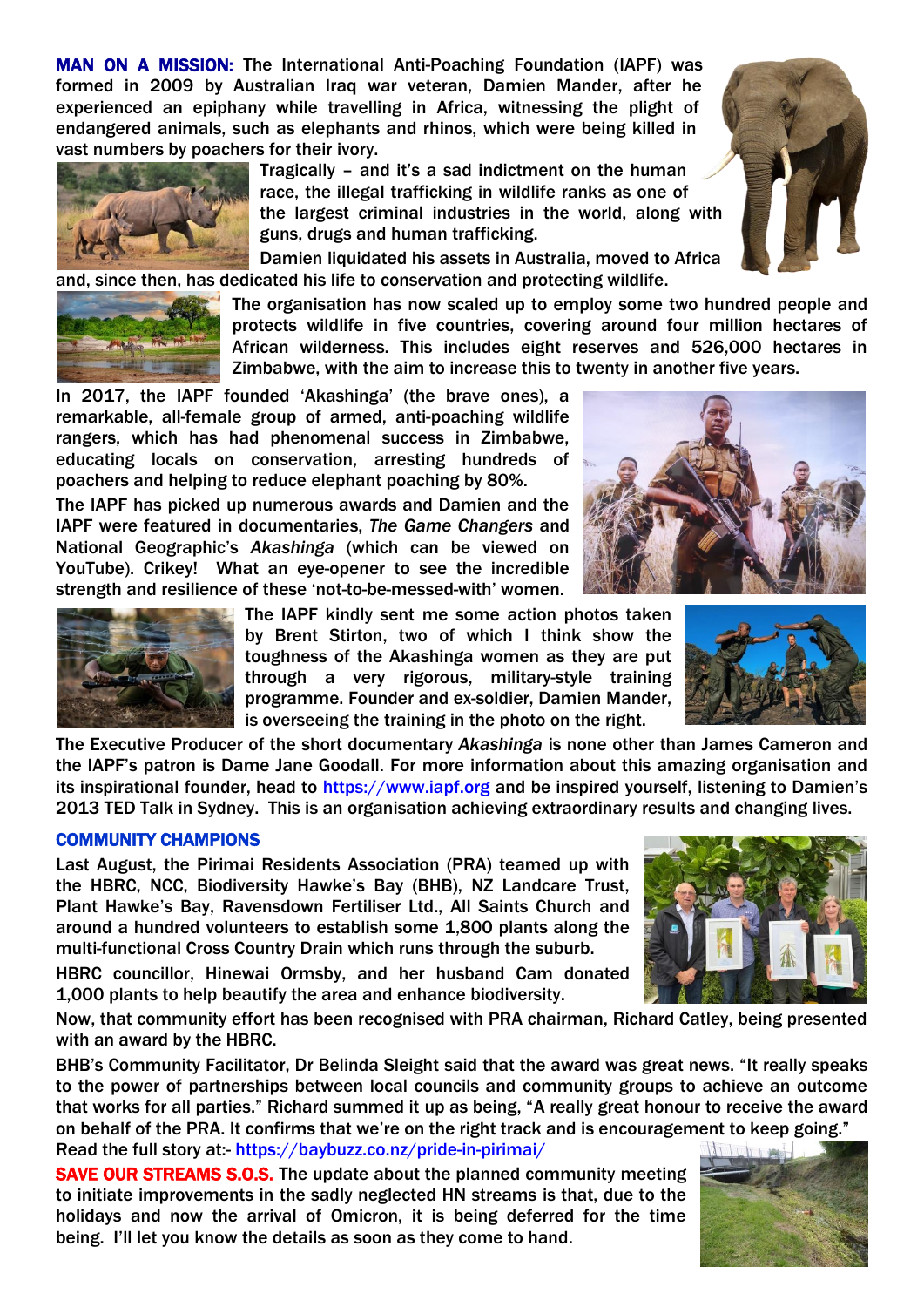## PICTURE PERFECT

Local wildlife photographer, Chris Helliwell took this quirky shot of a morepork, also known as a ruru, boobook or New Zealand owl.

The morepork is a small, dark-brown, mottled owl, with the larger female weighing around 175 grams. Its striking yellow to yellowishgreen eyes are set into two facial disks either side of a small sharply hooked bill, while its legs are feathered right down to its yellow feet.

Widespread and moderately abundant, its DOC conservation status is 'Not Threatened'. It nests in trees which are large enough to have hollows but is prone to predation while nesting, mostly by cats, possums, rats and mustelids. When nesting on the ground, eggs and chicks may fall victim to predators, including pigs and hedgehogs.

Hunting at night, its diet consists of insects, small mammals and birds and it's after dusk when you'll hear its repeated 'morepork, morepork' call, the distinctive two-note sound which gave the owl its name.

Short, broad wings make it very manoeuvrable and able to fly through



dense forest. Like other owls, it has serrated or comb-like edges on its flight feathers. This design feature reduces air turbulence over the wing, enabling silent flight, resulting in a higher catch rate.

Fun Facts: A morepork can turn its head 270°. It often eats prey whole and then coughs up a pellet that contains all the indigestible bones and feathers. More info at:- [https://www.birdsonline.org.nz](https://www.birdsonline.org.nz/) Want to see more great wildlife shots? Chris's photos can be viewed at [www.nzexposed.co.nz](http://www.nzexposed.co.nz/)



WATERPROOF WATERFOWL: Ever wondered how aquatic birds stay warm and dry in the water? The answer is their feathers are really different to those of other birds. They have more of them, feathers are denser with more tightly-knitted microstructures - and they do a lot of preening.

Birds have a special gland called the preen gland (or uropygial gland) located on their rumps above their tail feathers. This gland, which secretes preen oil, is larger in waterfowl. They rub their beaks against the gland to collect oil and then transfer it to their feathers where it coats the interlocking barbules, rendering them waterproof. The preening also

ensures the integrity of the layer of contour feathers. Feathers must be correctly aligned with all interlocking barbules in place to be effective for waterproofing and flight.

Fun Facts: There are six types of feathers:- Contour, flight, down, filoplumes, semiplumes and bristle. Some ducks can spend up to 25% of their waking hours preening.

FUR TRADE FURY: I had no idea that there was a huge and horrendously cruel, world-wide trade in fur until I saw TV footage showing millions of white mink being culled in Holland, due to fears that they might spread COVID-19. Mink and other furred animals are crammed into small wire cages, suffering an unimaginably horrific existence until they are killed at about a year old.



Globally each year, I read that around one hundred million animals, bred specifically to supply the fashion industry, suffer the same ghastly fate on intensive fur farms… 50 million in China alone. How could any country think such appalling cruelty is acceptable and allow the ill-treatment to continue?

Thankfully, on 21 December, the Italian Senate voted to close the country's 10 remaining mink fur farms by 30 June 2022 and place a permanent ban on fur farming throughout Italy. Although the decision requires final approval by the Parliament, this is expected to go through, making Italy the 16<sup>th</sup> country in Europe to ban fur farming. Many Italian designers have already gone fur-free including Valentino, Armani, Gucci, Prada and Versace. Without a market, the vile, inhumane trade would end.

New Zealand banned the importation of mink in 2013. However, it's a sad reflection on our own woefully inadequate Animal Welfare laws that sentient creatures are still being kept in distressingly



poor conditions and subjected to cruel practices for profit or, in the case of rodeo, being abused, tormented and injured by callous, cowardly bullies. Animals are viewed as inanimate, disposable props and organisers minimise the injuries suffered by them during the 'entertainment'.